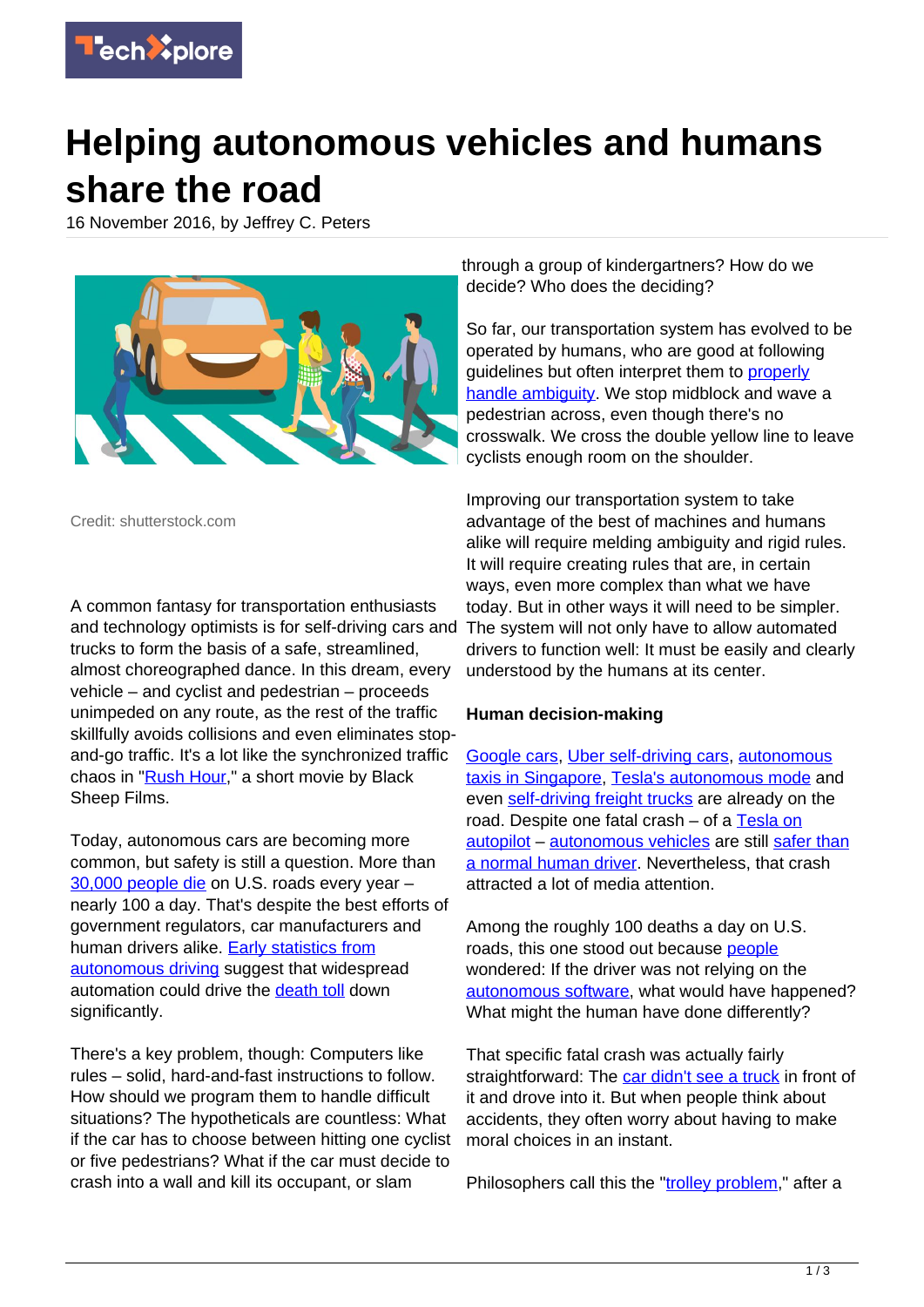

hypothetical example in which a trolley is hurtling down a track toward some people who cannot get out of the way in time. You have the option to switch the trolley onto a different track, where it will hit some other people.

There are an infinite number of variations on the problem, created by specifying the numbers and types of people, replacing them with animals, sending the trolley into a wall where its passengers die, and more. Would you, for example, save five children and let a senior citizen die? What about saving a dog versus killing a criminal? You can try out many of these variations – and make new ones – [online in a fascinating "Moral Machine" game](http://moralmachine.mit.edu/) from which MIT researchers are gathering information on what decisions people make. They hope to find at least some human moral consensus, which can then inform autonomous vehicles and other intelligent machines.

The crux of the problem is whether you choose to switch the trolley or not. In one case, you make an active decision to intervene, deciding to save – and kill – certain groups. In the other, you choose not to more attractive to buyers. That might mean act, effectively letting fate take its course. People who use the Moral Machine can see how their results compare to everyone else's. So far the outcomes suggest that people intervene to save younger, fitter people with higher perceived social values (doctors over criminals, for example).



Switch the trolley, or don't? Credit: McGeddon, CC BY-SA

### **Human – and computer – preferences**

To handle these relative preferences, we could equip people with beacons on their cellphones to signal nearby cars that they are a certain type of person (child, elderly, pedestrian, cyclist). Then programmers could instruct their autonomous systems to make decisions based on priorities from surveys or experiments like the Moral Machine.

But that raises serious problems. For example, would an [autonomous car](https://techxplore.com/tags/autonomous+car/) that noticed a child running in the middle of traffic decide to run over your grandmother on the sidewalk instead?

And what about groups of people? The Moral Machine's creators and other researchers found that society as a whole has a [strong preference for](http://dx.doi.org/10.1126/science.aaf2654) [choosing to save more people](http://dx.doi.org/10.1126/science.aaf2654). What if a negligent group of runners steered a car into your path while you walked alone?

The same study also showed that people would be less willing to purchase a vehicle that could include sacrificing the driver (themselves) as an option. If society as a whole is to benefit from the advantages of autonomous vehicles, we need people to buy the cars – so we need to make them requiring cars to save drivers, as [Mercedes has](http://fortune.com/2016/10/15/mercedes-self-driving-car-ethics/) [already decided to do.](http://fortune.com/2016/10/15/mercedes-self-driving-car-ethics/)

### **Breaking the rules**

Investigating the trolley problem reveals that "optimizing" for countless specific, but hypothetical, scenarios is not the solution. Further, if we allow autonomous vehicles to break the rules sometimes, under certain circumstances, perhaps malicious humans could game the system. For instance, a pedestrian could walk out in front of traffic without getting hit, but forcing cars to slam on the brakes. That one person might even cause multiple collisions, causing disruption without great risk to the disruptor.

Volvo has already noticed that some [human drivers](https://www.theguardian.com/technology/2016/oct/30/volvo-self-driving-car-autonomous) [behave like bullies around autonomous cars](https://www.theguardian.com/technology/2016/oct/30/volvo-self-driving-car-autonomous). For example, a person might cut off an autonomous vehicle because he is confident the other car will avoid a collision itself. As a result, Volvo will not follow the currently common practice of clearly labeling autonomous cars on public roads. At least some of its test vehicles will remain unmarked, in